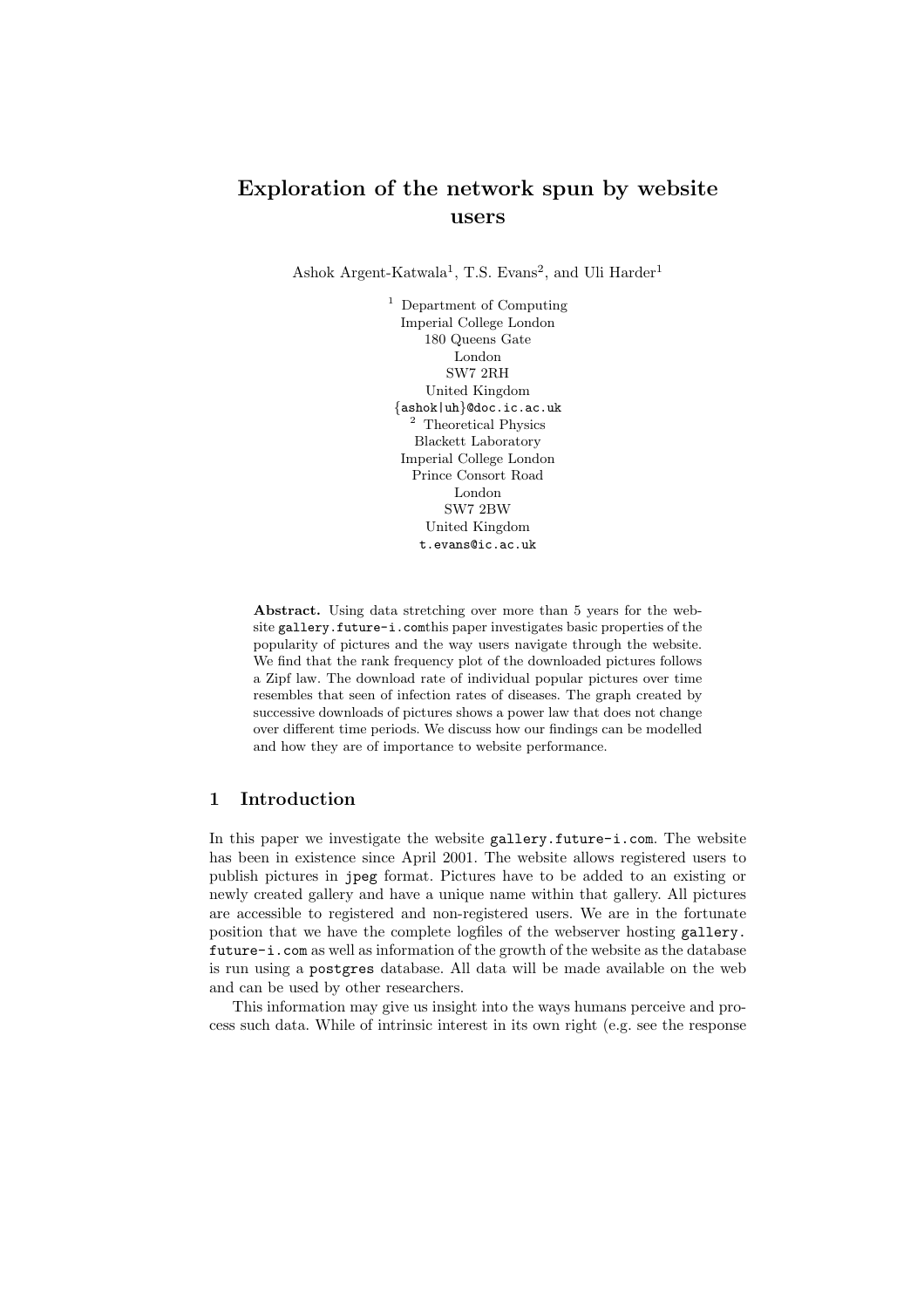to Barabasi's model of queuing [1] or investigations of cultural transmission via simple copying mechanisms [2]) this may also suggest ways we can enhance the performance and useability of similar systems. However unlike sites containing text based information (e.g. ordinary web pages or collections of academic papers) a photo based site such as ours does not currently allow machine based analysis of the items<sup>3</sup> and hence any automatic derivation of their relationships. Rather we must focus on generic methods derived from the way users actually use the site.

In this paper we gauge the popularity of pictures by looking at their download rates. The changes in popularity of a picture has similarities to that found in models of cultural transmission [2] or can be compared against models for the spread of rumours [5] and infectious diseases.

Another aspect we investigate is the way users navigate the website and download pictures. We form a graph by connecting two successively downloaded pictures by the same user. We compare different user types.

Both aspects are important in the context of caching information to speed up the content delivery of the webserver. The first aspect might improve least recently used (LRU) strategies, though theses strategies might already pick up popularity. The second aspect is a more subtle way to predict the next picture a user is likely to download.

#### 2 User navigation

For the years 2002-5 we analysed the way logged in users navigate the website. For each user we determined the sequence of downloaded pictures and connected two consecutive downloads by a link. These are in fact downloads of the actual pictures rather than just a different index page of a picture. The reason for this selection is that we think that downloading the actual shows that a user is actually interested in the picture itself and not just browsing the lower resolution overview pictures. For each year we superimpose the graphs made by every user, links get counted multiple times if more than one user links the same picture. The result of this analysis can be seen in figure 1. In first approximation we can use the IP addresses of anonymous users to distinguish between and perform the same analysis. The result is shown in figure 2. From 2002 to 2005 the number of nodes in this graph grows from 8069 to 84963. The average number of the node in degree is about 100.

The degree distributions are indicative of scale-free networks, in fact a power law tail with slope 3 as obtained in many models of networks growing with some preferential attachment [6]. We should also investigate other measures to determine the exact nature of the graph. It is certainly surprising to see how little the degree distribution changes with respect to the year.

Currently users are shown the previous and next two pictures as thumbnails in their view. There is also a link to the homepage and overview pages of other

<sup>3</sup> Examples of methods used for automatic text analysis [3] include Latent Semantic Indexing [4].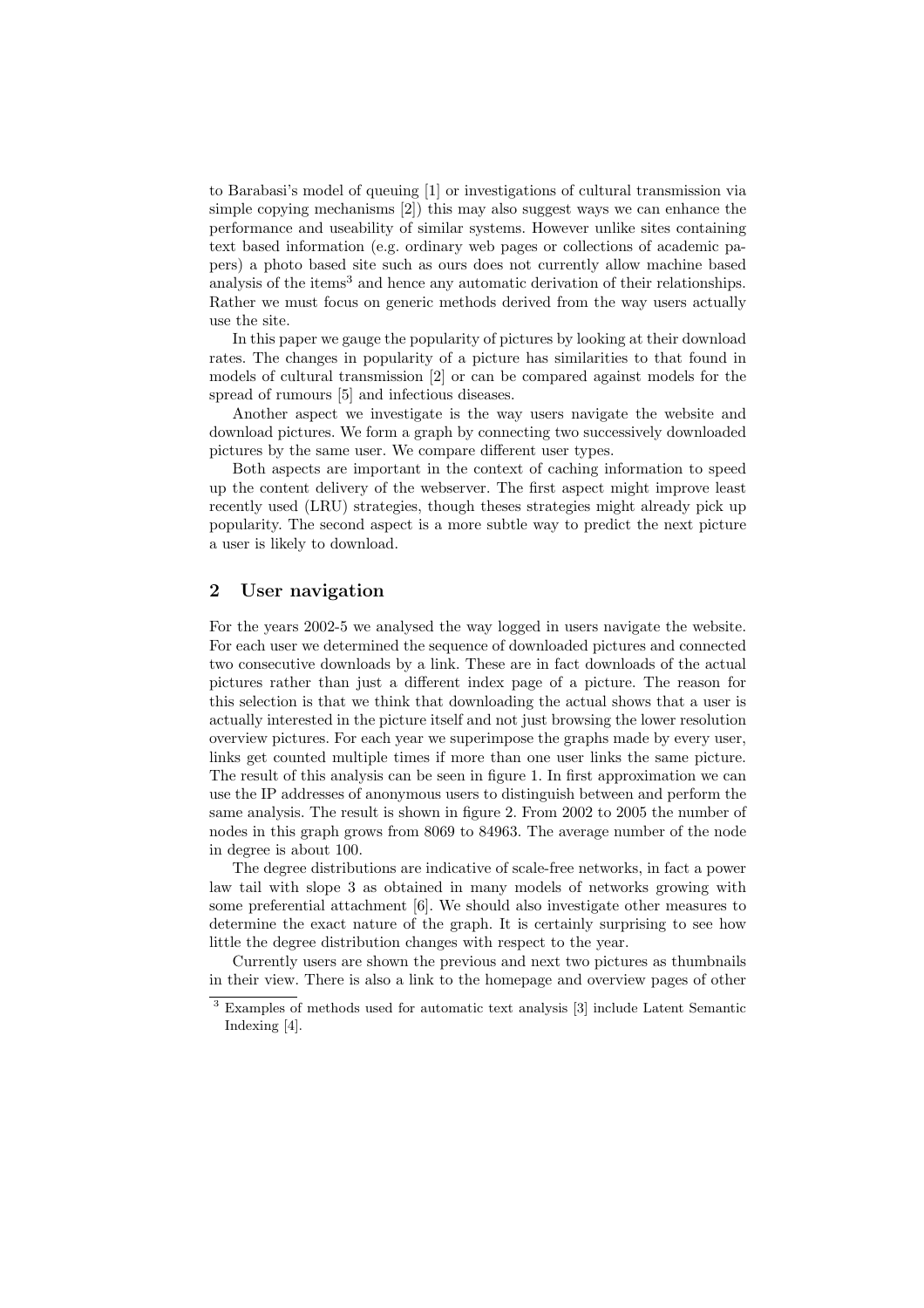

Fig. 1. Distributions of the in-degree of the logged in user graph. The straight line with a gradient of −3.0 appears to be a good fit.

picture in the gallery. Last not least users can change the way pictures from a gallery are filtered by the use of keywords. One of the avenues to be explored by our future research is to find out how this view of the network presented to the user affects the graph their viewing patterns create.

For the performance of the website it is interesting to be able to predict what the most likely picture to be downloaded next is as this could be prefetched. This could cut the delay caused by disk reads on the server side. Another important measure would be to use the data to page-rank [7] the pictures in gallery. future-i.com. This could be used to suggest pictures and also for ranking in the search facility.

#### 3 How popular is a picture?

We have seen that the degree distribution of the viewing graph is a power law. As this is closely to the number of downloads per picture we now look at the rank-frequency plot of the download popularity of pictures for the same periods. The results are in 3. As expected the graph shows a power law with a cutoff.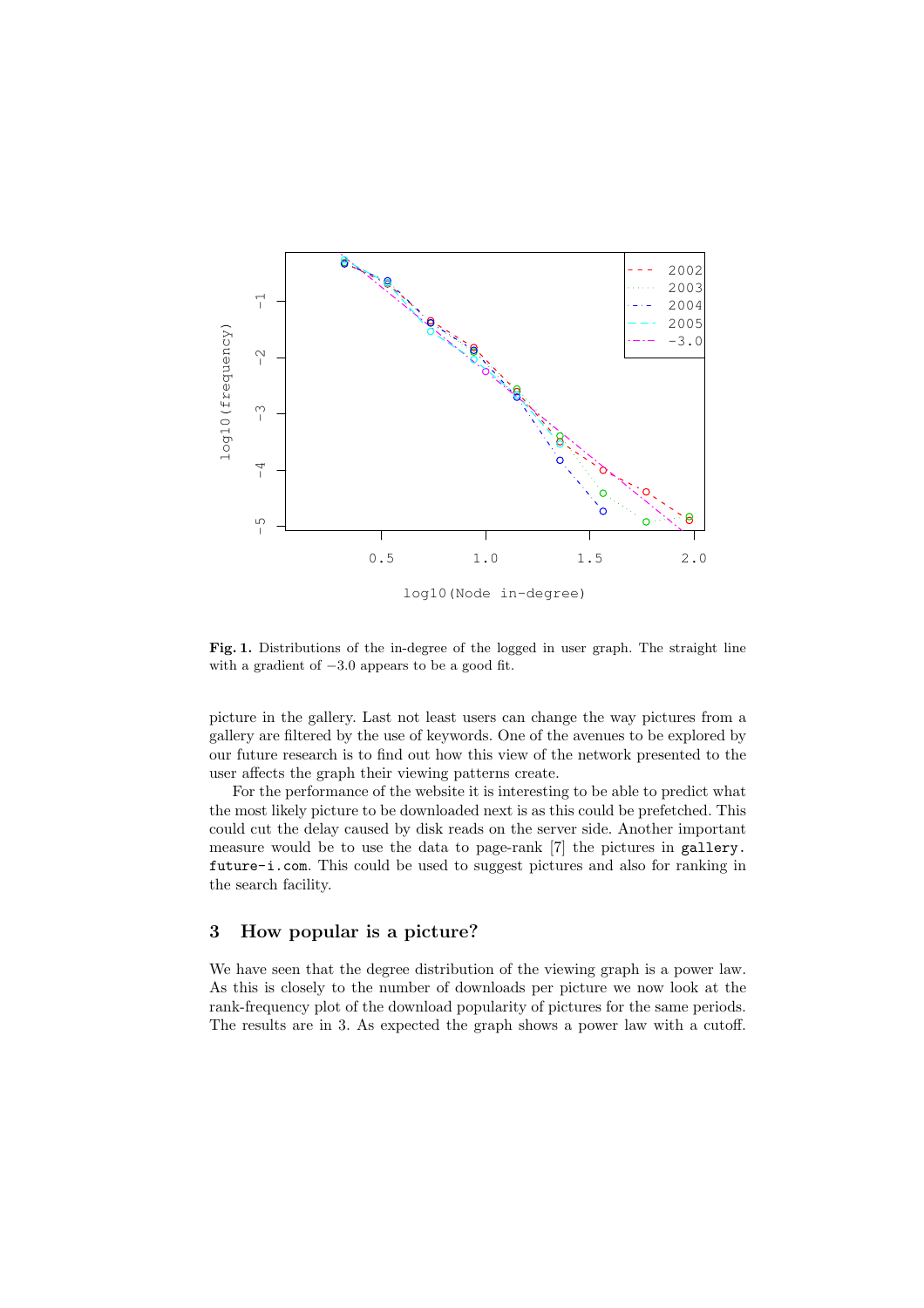

Fig. 2. Distribution of the in-degree of the anonymous users graph. The straight line with a slope of  $-2.4$  is a fairly good fit for the tail of the data.

In fact the graphs shows that the range of the power law increases over time, which could be related to a finite size effect as the number of potential pictures to download increases.

For the most popular picture (http://gallery.future-i.com/celebs/pic: smallville-kreuk-red-t-montage/) to download in 2003 we looked at its weekly download rate for the entire observation period. This is displayed in 4. The graph resembles that seen for infection rates on networks [8, 9] with a sharp rise of the "infection rate" which then dies down and carries on as background noise. Similar models have been developed for the spread of rumours [5]. We might be able to infer information about the social network of Gallery users by modelling this data. Similarly we have to look at more pictures and see whether this is indeed a typical behaviour.

### 4 Conclusion and future work

We have shown that the graph created by successive downloads of picture by individual users has a power law degree distribution. This is indicative of a scale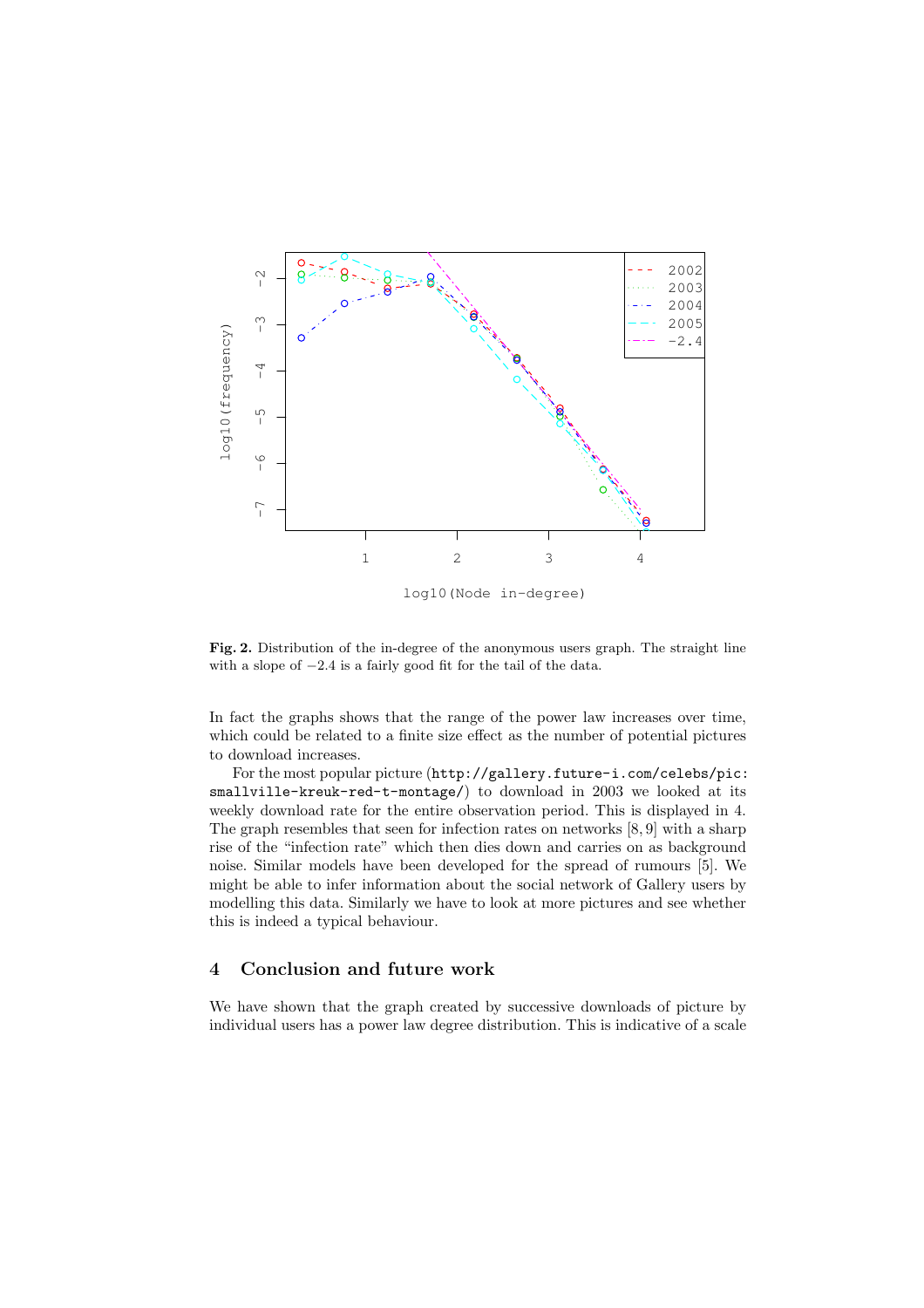

Fig. 3. Rank frequency graphs for the downloaded pictures for four consecutive years. The power law has got a cut-off at about  $10^{3.8}$  in 2002 which increases to approximately  $10^{4.5}$  by 2005.

free network. Similarly, the rank-frequency plot of picture download shows a Zipf power law. This was not too surprising as the degree distribution of the download graph shows a power law.

There is also evidence that the download behaviour for popular pictures on the gallery.future-i.com website shows a similar behaviour as the spread of some infectious diseases and perhaps more appropriately rumours. On the one hand this may be used to infer information of the social structure of the website's user base. On the other hand this might be valuable information when one attempts to model the peak performance of the system under a heavy load..

## References

- 1. Barabási, A.L.: The origin of bursts and heavy tails in human dynamics. Nature 435 (2005) 207
- 2. Bentley, R.A., Lipo, C.P., Herzog, H.A., Hahn, M.W.: Regular rates of popular culture change reflect random copying. Evolution and Human Behavior In Press, Corrected Proof (2007) –